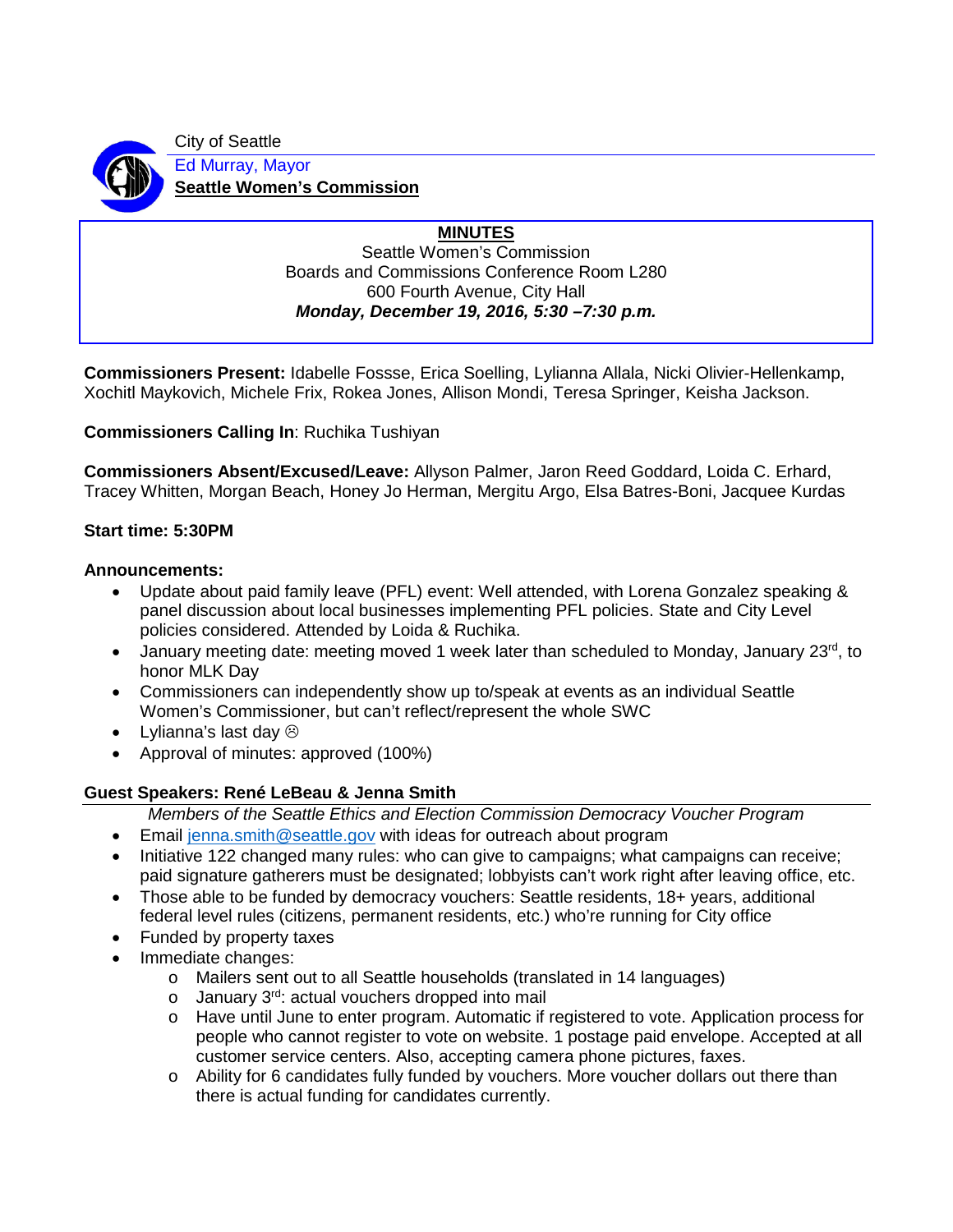### **Guest: Andrea Kadlec Alliance to End Sexual Violence in Long-term Care**

- *With Disability Rights Washington*
- Visit Disability Rights Washington (DRW) website to learn more
- People with cognitive disabilities in long-term care (LTC) facilities face a 60-90% risk of sexual violence; survivors often receive no advocacy
- DRW received a federal grant through the Department of Justice Office of Violence Against Women and started a pilot site in King County, training: disability advocates, ombudsman, and others to address sexual violence in LTC facilities.
- Developing co-referral model for enhanced recovery with King County LTC Ombudsman, ARC, King County Sexual Assault Resource Center
- Focusing on adult family homes in 2-year project; addressing institutional barriers for survivors of sexual assault.
- Long term goals: no sexual violence in LTC, raising awareness of sexual assault in LTC

#### Guest: Natalia Koss Vallejo **NARAL Pro-Choice Washington**

### *NARAL Field Organizer*

- Discussed national regulations of and potential threats to reproductive freedom in WA
- At national level: potential repeal of Roe v. Wade depending on Supreme Court Justice picks
- WA State law protects abortion (determined by vote of the people in 1970) & has special role to play as stewards of abortion access
- Possible repeal of Affordable Care Act: WA has state law that birth control is covered by insurance, but doesn't specify how much cost is passed onto patient. NARAL focused on giving law more teeth and keeping birth control at no-cost for patients
- 20-week abortion ban at national level would supersede state law
- State level: 2 anti-choice bills pre-filed by other groups (parental notification bill and eliminating tax payer funding for abortion services). NARAL moving forward with pregnancy accommodation bill (shifting to light duty, greater bathroom breaks); focusing on paid parental leave; pushing legislation for complete coverage of birth control
- Potential for partnership with Seattle Women's Commission to support safe access to health care and March  $8<sup>th</sup>$  is NARAL Lobby Day! Want stories that are related to the bills.

## **Guest: Faith Lumsden Seattle Code Compliance Division**

- Tenant relocation ordinance: program for low income tenants being displaced by development. Takes 6 months to move through process, save money, potentially get assistance (money available for people at 50% or less of annual median income for household of their size, about 30% of population)
- All rental units registered with Seattle; currently 10% inspected yearly, going up to 15-20% in 2017 to ensure health and safety of living environments
- Rule passed to limit rent increases greater than 10% with the intention of pushing renters out for subsequent development (landlords trying to avoid relocation fees)
- Enforcement authority for raising rent without giving enough notice, landlords not giving notice to tenants for coming into unit, locking tenants out, etc.
- New ordinance passed by City Council that puts cap on move-in fees, allows payment of movein fees in an installment plan, enforces requirements for returning deposits
- First in time registration delayed until July 1, 2017.
- Looking for events and organizations to partner with to get message out
- First in time registration delayed until July 1, 2017.